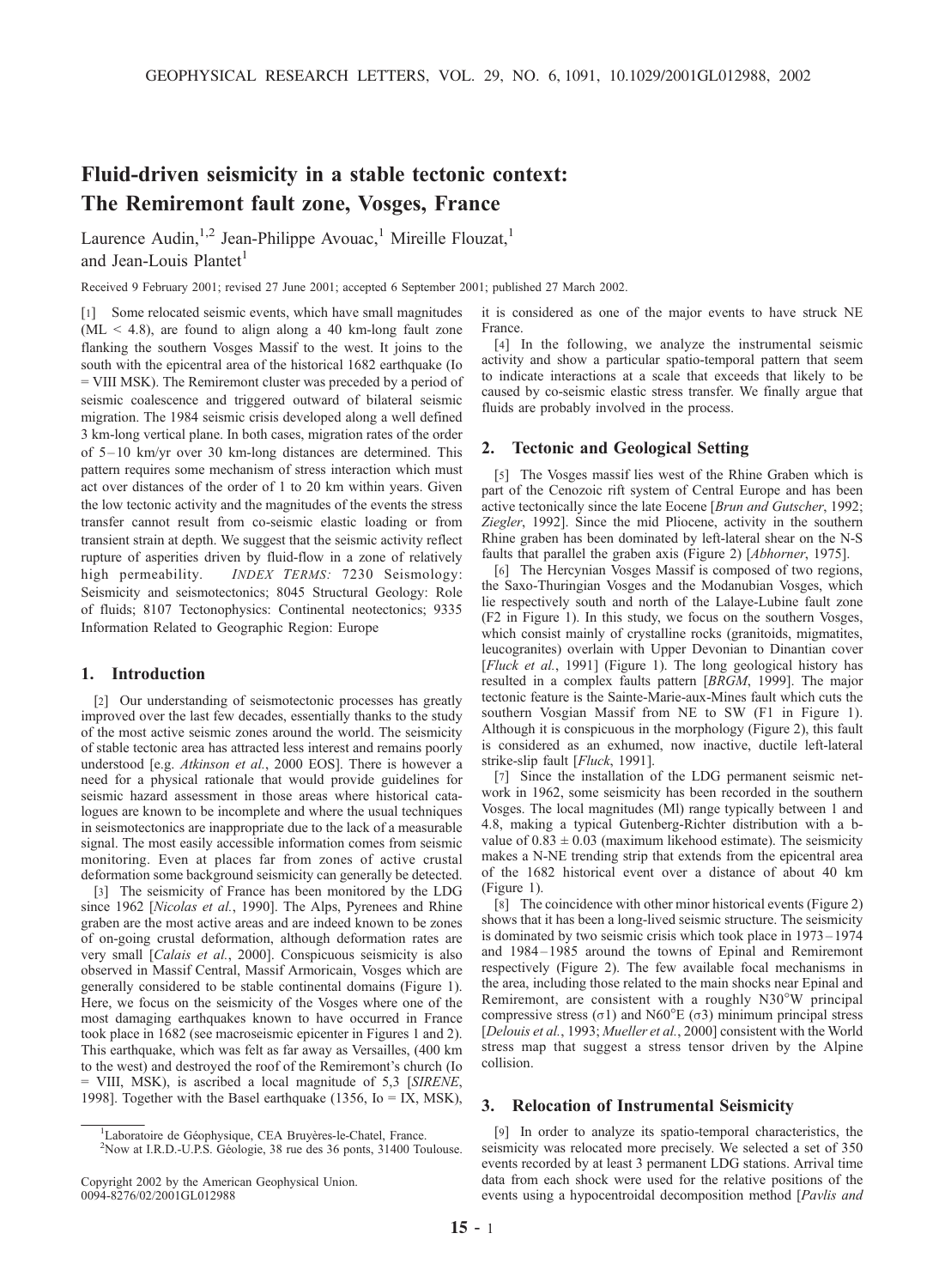

Figure 1. BRGM Geological map from north east France, region of the southern Vosges Massif. Major identified fault traces are reported in black, names given by numbers. Green dots represent the instrumental seismicity recorded continuously by the LDG network since the year 1964. Historical events are reported in yellow polygons. Focal mechanisms after [Plenefisch and Bonjer, 1997; Nicolas et al., 1990; Delouis et al., 1993; Bonjer, 1997; Lachaize, 1982]. 330 small earthquakes were detected by the LDG seismic network from 1964 to 1999 (Figures  $1-2$ ) and we reported the historical earthquakes from the [SIRENE, 1998] database, back to year 849.

Booker, 1983]. The relocation technique is based on relative arrival times, with time corrections determined from a set of master events [Pavlis and Booker, 1983]. This method uses arrival times from different events at the same station to constrain earthquake relative positions within a limited source region, thus minimizing the effect of velocity heterogeneity along the ray paths. We used 2 master events located from at least 10 P-wave arrival times, and with a good azimuthal coverage. The locations relative to the master events are then determined using a 1-D velocity model [Delhaye and Plantet, 1976]. The  $2\sigma$  uncertainty on epicenter location using this technique is estimated to be 1 to 2 km. Depth determinations remain poorly constrained and have uncertainties of the order of ±5 km.

[10] A subset of data, corresponding to the Remiremont seismic crisis, have be relocated from waveform correlation technique, using one master event, [Plantet and Cansi, 1988] because the events were sufficiently close to one another compared to the distance to the local network. Using such waveform cross-correlation methods was successful to achieve high location accuracy, especially in depths. The resulting relative locations are precise to better than 250 m in general. These events are shown in red in Figures 2a and 2b.

#### 4. Results

[11] The relocated events cluster along a relatively narrow N20<sup>o</sup>E trending zone, about 3 km wide, that extends for nearly 25 km from Val d'Ajol to Eloyes. The 1984 – 1985 Remiremont crisis occurred at the northern extremity of this zone. The relocated events were found to align along a N-S 3 km segment. This crisis was also monitored from a local telemetered seismic network [Haessler and Hoan-Trong, 1985], which yielded depths constrained to better than about 500 m. Most hypocenters were obersved to fall on a vertical plane at depths between 6 and 8 km [Haessler and Hoan-Trong, 1985]. Such a distribution is consistent with left-lateral slip on a vertical plane as suggested

from the focal mechanism of the  $MI = 4.8$  main event in 1984 (Figure 1). Note however, that the seismic sequence differs significantly from that expected for aftershocks triggered an elastic co-seismic stress distribution [e.g., King et al., 1994]. First it extends along a linear segment rather than being distributed within lobes of increased Coulomb stress. Second it extends to  $1-2$  km of the epicenter where stress variation are probably smaller than 0,01 to 0,05 bar (computed for a 0,1 cm displacement on a 10/100 km2 fault plane) whereas afterschocks are generally mostly confined to the area where Coulomb stress variations are in excess of 0.1 bar [e.g., King et al., 1994].

[12] The seismicity during the Remiremont crisis (inset in Figure 2) roughly follows the scarp along the western bank of the Moselle valley, but there is no clear continuous morphological feature that can be associated with the seismic zone at a larger scale.

[13] The Val d'Ajol-Remiremont seismic zone more or less connects to the north with another cluster near Epinal that trends about  $30^{\circ}$ W (Figure 2). Most of the events in this cluster relate to the 1972–1974 crisis. Again, there is no obvious correlation with known geological faults or morphological features.

# 5. Spatio-Temporal Characteristics of the Seismicity

[14] Given that most of the seismicity clusters on a roughly NS zone, the temporal pattern may be investigated by simply plotting the epicentral latitude as a function of time (Figure 3). Actually, such a plot is difficult to read because the sismicity is not evenly distributed with time. We use the event number in the sequence as an abscissa (Figure 3). We observe a general migration to the south. Several periods can be distinguished however. From 1964 to 1978, most of the seismicity is confined in the Epinal area (a and b in Figure 3). After about 1971 the seismicity intensifies and remains confined to a small segment, less than  $1-2$  km long.



Figure 2. Shaded DEM from the north east of France, region of the southern Vosges Massif. Red dots represent the selected events for relocalisations and the red frame show the area where we investigated for seismo-tectonic structures in this issue; Green dots, the instrumental seismicity recorded continuously by the LDG network since the year 1964, relocated. Historical events are reported in yellow triangles. Blue squares show the position of the three LDG seismic stations, which allow to record the minor events. Inset show the surrounding area of the 1984 seismic events and a detailed DEM showing no trace of any superficial deformation associated to a NS cumulative scarp, cutting through the Moselle recent sediments. Note that interepicenter separations is below the order of the location error  $(\pm 5 \text{ km})$ .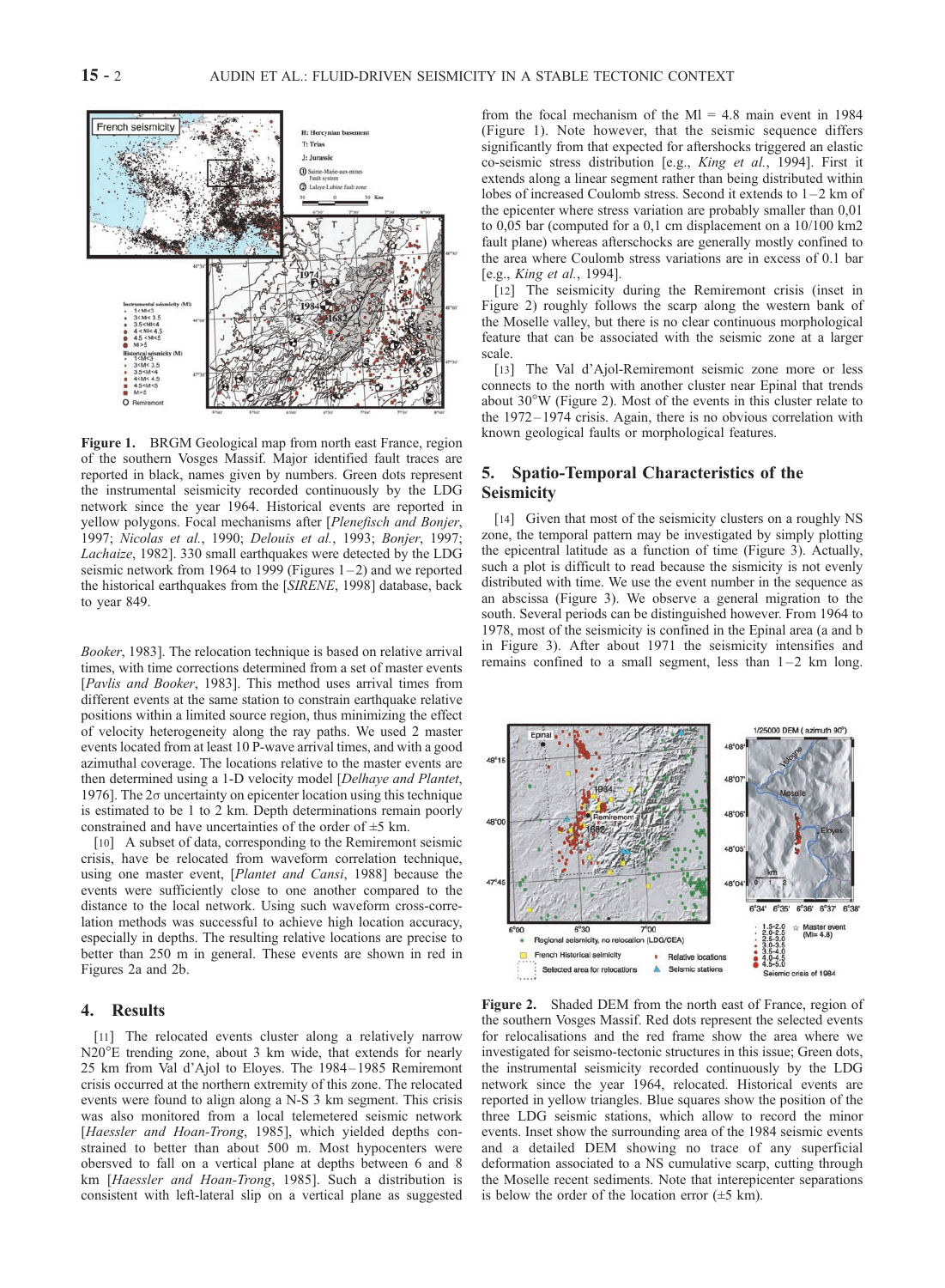



Figure 3. Spatial and chronological seismicity patterns. In order to help assessing the migration-clustering pattern we have plotted the 1964 – 1999 sequence of epicentral latitudes in the Remiremont area, those events are not relocalized (Figure 3a). We also show a close up view at the pattern made by the afterschocks that are be relocated using the doublet technique (between 12/1984 an 11/02; Plantet and Cansi [1988]) (Figure 3b). On both graphs; the event are sorted by number, without taking time intervals in account. Focal mechanisms after Bonjer et al. [1984]; Lachaize [1982]; Nicolas et al. [1990].

The period between 1978 and 1984 corresponds to a reorganization of the seismicity pattern. The seismicity keeps going on near Epinal and, starting in 1980, suddenly migrates to the south at a rate of about  $5 - 10$  km/yr.

[15] Starting around 1978, some seismicity lights up well to the south of Epinal, at latitudes around  $47.9^{\circ}N$  in Figure 4, and then migrates to the north between 1980 and 1984. The two branches merge at latitudes around 48°N. Note that during this period of migration the seismicity delineates a particularly narrow zone. Between 1984 and 1991, the seismicity is confined to the Remiremont area. The Remiremont seismic swarm started by the end of 1984, with a main shock on the 29 december 1984 (MI = 4.8). After 1991 the seismicity migrates farther to the south, activates a swarm around latitude  $47.9^{\circ}$ N until about 1996, and then becomes more diffuse (Figure 4).

[16] In order to assess the migration-clustering pattern we have plotted the 1964 – 1999 sequence of epicentral latitudes in the Remiremont area (Figure 4a). We can see that before the 1984 – 1985 Remiremont cluster; the seismicity tends to converge, remains clustered but then spreadout after about 6 years. A close up view of the pattern made by the aftershocks that could be relocated using the doublet technique (Figure 3b), shows the main shock (29/12/1984) also triggered a bilateral migration pattern over a distance of  $1-2$  km in two months (corresponding to a migration rate of a few km/yr). This migration stopped and the seismicity remained clustered in the Remiremont area until about mid 1991.

At this stage it again spread bilaterally and activated the swarm around  $47.95^{\circ}$ N.

## 6. Discussion and Conclusion

[17] Although the details of the spatio-temporal pattern are complex some simple features can be noted. First, periods of migration and periods of clustered activity seem to alternate. During periods of clustered activity seismicity gets more intense and activates a relatively small zone such as during the Epinal and Remiremont crisis. Second point is that during migration seismicity is confined to a relatively narrow zone. These two features suggest that the seismicity is organized at the scale of the studied area. The 1-D migration pattern suggests that stresses are transferred along some kind of fault zone, although none could be clearly identified.

[18] Migration patterns are commonly observed in active tectonic area. Depending on the geometry of the seismic zone and on migration rates they are generally taken to reflect co-seismic stress redistribution [Nalbant et al., 1998], viscoelastic deformation of the lower crust and uppermantle [Sanders, 1993], or fluids flow e.g. [e.g. Miller et al., 1996; Noir et al., 1997; Jacques et al., 1999]. The size of the seismic area in the southern Vosges is large compared to the small magnitudes (Ml of the order of 1 to 4.8). It makes it improbable that this organization results from co-seismic stress interactions. In the case of the southern Vosges there is no clear fault zone and deformation rates are very low. We therefore think that deformation of the lower crust and uppermantle cannot be advocated.

[19] Unexpectedly our observations show parallels with the pattern of seismicity observed on the San Andrea's fault near Parkfield where evidence for the involvement of fluids have been found [e.g., *Johnson and McEvilly*, 1995]. Small earthquakes with magnitude less than 4 form clusters that break in migration sequence.

[20] We similarly propose that the organization of the seismicity pattern in the southern Vosges results from the connectivity of fluids. The linear seismicity would reflect a zone of low permeability that would allow the propagation of transient pore pressure changes. The periods of cluster activity might be ascribed to periods of pore pressure increase around barriers. Migration is



Figure 4. Spatial and temporal seismicity patterns, 5 time windows. The seismicity tend to converge, remains clustered and then spread out after some years.